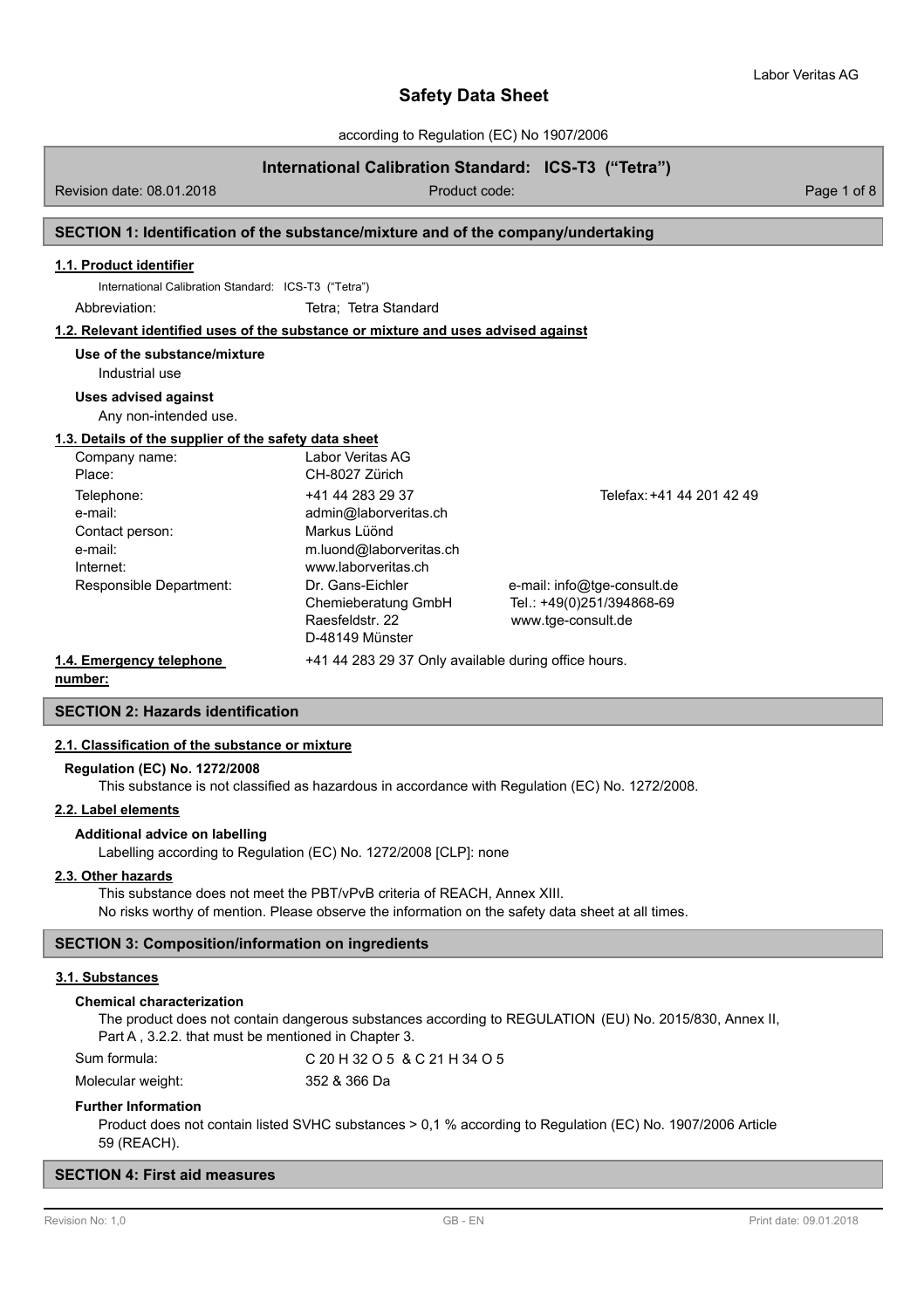according to Regulation (EC) No 1907/2006

# **International Calibration Standard: ICS-T3 ("Tetra")**

Revision date: 08.01.2018 Product code: Page 2 of 8

#### **4.1. Description of first aid measures**

# **General information**

In case of accident or unwellness, seek medical advice immediately (show directions for use or safety data sheet if possible).

#### **After inhalation**

In case of accident by inhalation: remove casualty to fresh air and keep at rest. In case of respiratory tract irritation, consult a physician.

#### **After contact with skin**

Gently wash with plenty of soap and water. In case of skin irritation, seek medical treatment.

#### **After contact with eyes**

Rinse cautiously with water for several minutes. In case of troubles or persistent symptoms, consult an ophthalmologist.

## **After ingestion**

Rinse mouth thoroughly with water. Let water be drunken in little sips (dilution effect). Do NOT induce vomiting. In all cases of doubt, or when symptoms persist, seek medical advice.

#### **4.2. Most important symptoms and effects, both acute and delayed**

No information available.

# **4.3. Indication of any immediate medical attention and special treatment needed**

Treat symptomatically.

## **SECTION 5: Firefighting measures**

#### **5.1. Extinguishing media**

#### **Suitable extinguishing media**

Carbon dioxide (CO2). Dry extinguishing powder. alcohol resistant foam. Atomized water.

#### **Unsuitable extinguishing media**

High power water jet.

## **5.2. Special hazards arising from the substance or mixture**

Can be released in case of fire: Carbon monoxide Carbon dioxide (CO2). Nitrogen oxides (NOx).

# **5.3. Advice for firefighters**

In case of fire: Wear self-contained breathing apparatus.

# **Additional information**

Collect contaminated fire extinguishing water separately. Do not allow entering drains or surface water. Co-ordinate fire-fighting measures to the fire surroundings.

# **SECTION 6: Accidental release measures**

#### **6.1. Personal precautions, protective equipment and emergency procedures**

Avoid dust formation. Do not breathe dust. Wear personal protection equipment (refer to section 8).

## **6.2. Environmental precautions**

Discharge into the environment must be avoided.

#### **6.3. Methods and material for containment and cleaning up**

Take up mechanically.

Treat the recovered material as prescribed in the section on waste disposal . Clean contaminated objects and areas thoroughly observing environmental regulations.

# **6.4. Reference to other sections**

Safe handling: see section 7 Personal protection equipment: see section 8 Disposal: see section 13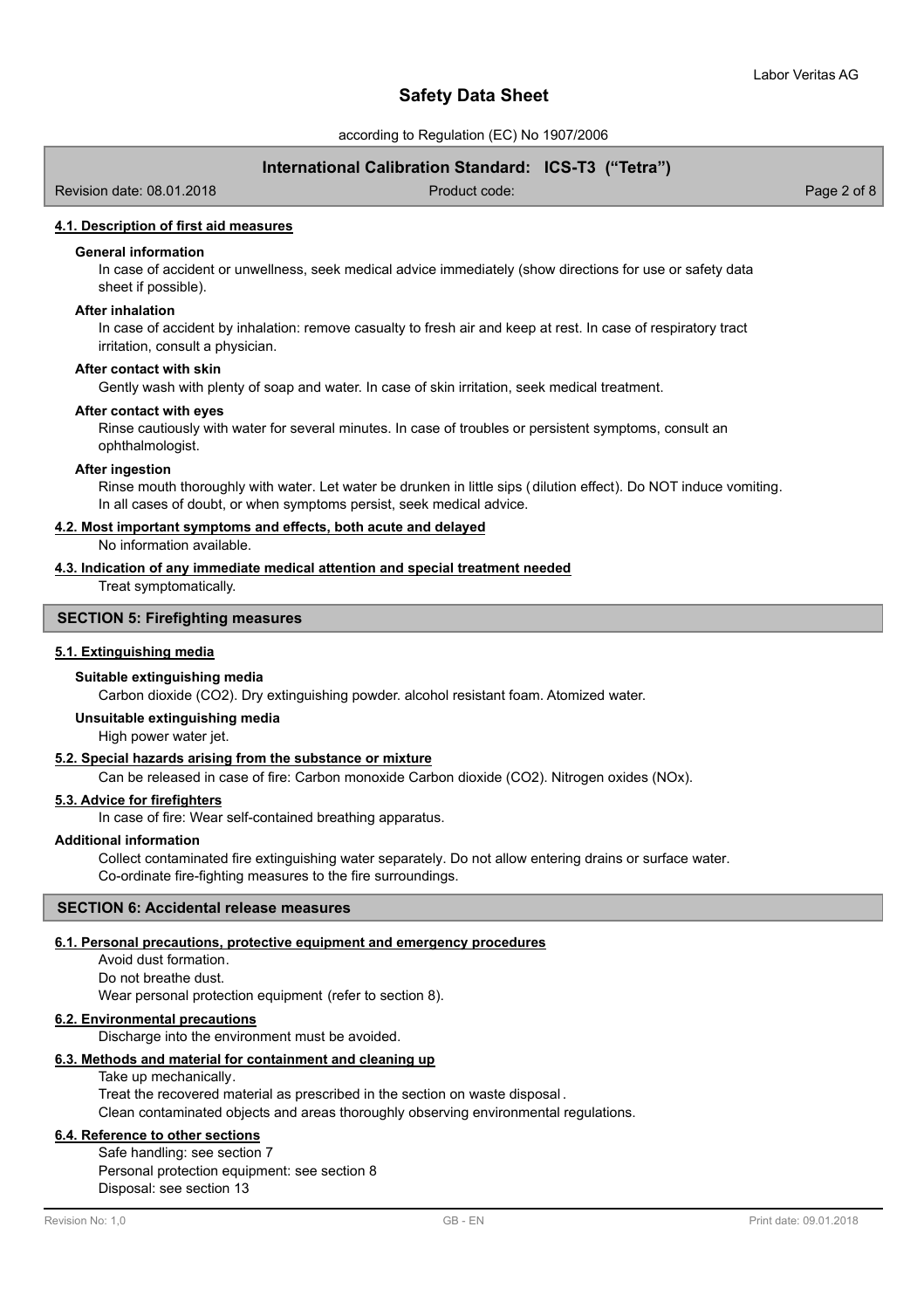according to Regulation (EC) No 1907/2006

# **International Calibration Standard: ICS-T3 ("Tetra")**

Revision date: 08.01.2018 Product code: Page 3 of 8

# **SECTION 7: Handling and storage**

# **7.1. Precautions for safe handling**

## **Advice on safe handling**

Wear personal protection equipment (refer to section 8).

# **Advice on protection against fire and explosion**

Usual measures for fire prevention. Dust clouds may present an explosion hazard.

#### **Further information on handling**

Avoid generation of dust. General protection and hygiene measures: refer to chapter 8

# **7.2. Conditions for safe storage, including any incompatibilities**

#### **Requirements for storage rooms and vessels**

Keep container tightly closed in a cool, well-ventilated place.

## **Advice on storage compatibility**

Do not store together with: Explosives. Oxidizing solids. Oxidizing liquids. Radioactive substances. Infectious substances. Food and animal feedingstuff.

#### **Further information on storage conditions**

Keep the packing dry and well sealed to prevent contamination and absorbtion of humidity.

Recommended storage temperature: -20 / -10°C

Protect against: Light. UV-radiation/sunlight. heat. moisture.

# **7.3. Specific end use(s)**

refer to chapter 1.

# **SECTION 8: Exposure controls/personal protection**

#### **8.1. Control parameters**

#### **Additional advice on limit values**

To date, no national critical limit values exist.

# **8.2. Exposure controls**

#### **Appropriate engineering controls**

Dust should be exhausted directly at the point of origin.

#### **Protective and hygiene measures**

Always close containers tightly after the removal of product. When using do not eat, drink, smoke, sniff. Wash hands before breaks and after work.

#### **Eye/face protection**

Dust protection goggles.

## **Hand protection**

In case of prolonged or frequently repeated skin contact: Wear suitable gloves. Suitable material: FKM (fluororubber). - Thickness of glove material: 0,4 mm Breakthrough time >= 8 h Butyl rubber. - Thickness of glove material: 0,5 mm Breakthrough time >= 8 h CR (polychloroprenes, Chloroprene rubber). - Thickness of glove material: 0,5 mm Breakthrough time >= 8 h NBR (Nitrile rubber). - Thickness of glove material: 0,35 mm Breakthrough time >= 8 h PVC (Polyvinyl chloride). - Thickness of glove material: 0,5 mm Breakthrough time >= 8 h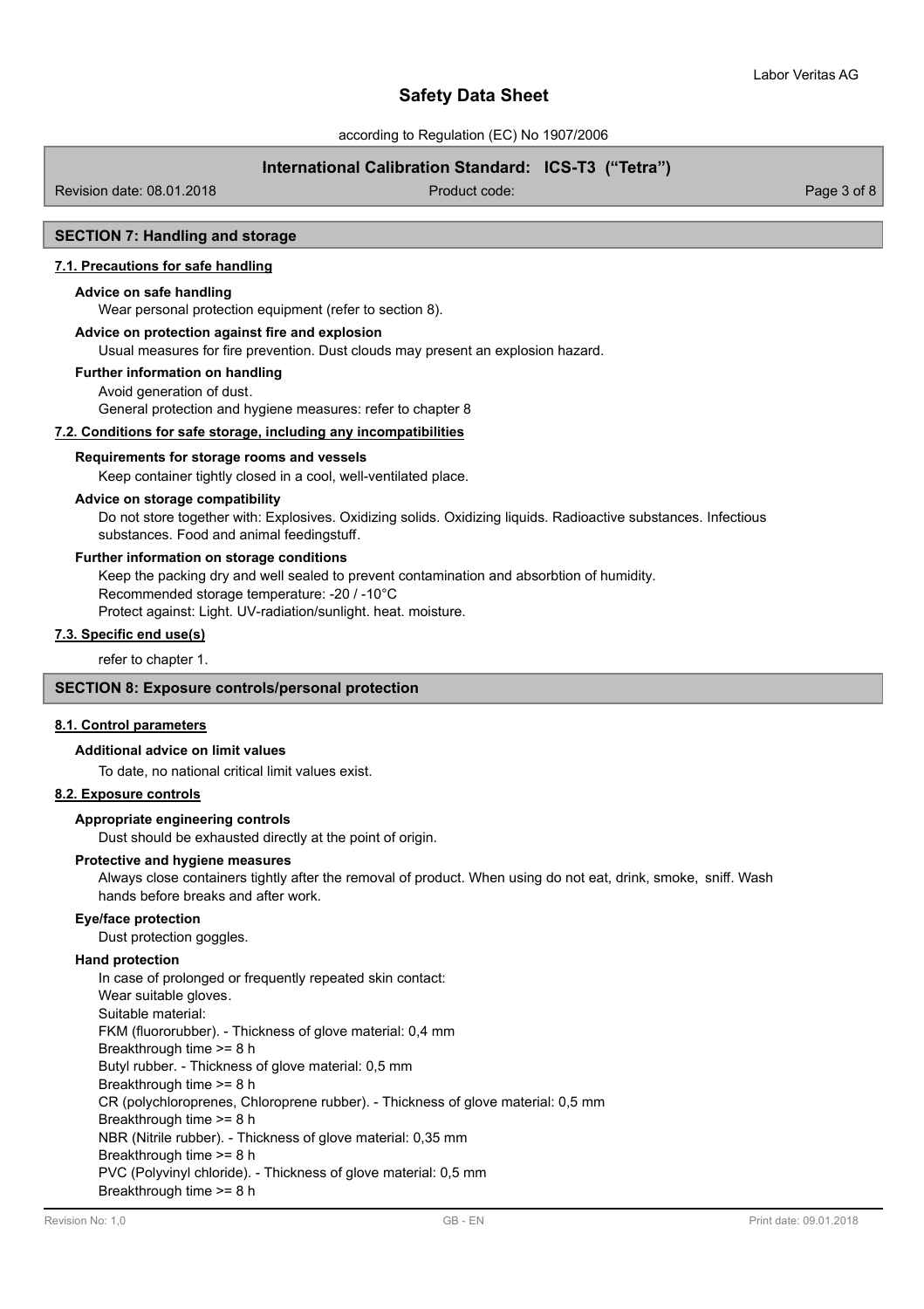according to Regulation (EC) No 1907/2006

# **International Calibration Standard: ICS-T3 ("Tetra")**

Revision date: 08.01.2018 Product code: Page 4 of 8

The selected protective gloves have to satisfy the specifications of EU Directive 89/686/EEC and the standard EN 374 derived from it.

Before using check leak tightness / impermeability. In the case of wanting to use the gloves again, clean them before taking off and air them well.

# **Skin protection**

Suitable protective clothing: Protective clothing.

Minimum standard for preventive measures while handling with working materials are specified in the TRGS 500.

# **Respiratory protection**

With correct and proper use, and under normal conditions, breathing protection is not required.

Respiratory protection necessary at:

-exceeding exposure limit values

-insufficient ventilation and Generation/formation of dust

Suitable respiratory protective equipment: particulates filter device (DIN EN 143). Type: P1-3

The filter class must be suitable for the maximum contaminant concentration (gas/vapour/aerosol/particulates) that may arise when handling the product. If the concentration is exceeded, self-contained breathing apparatus must be used. Observe the wear time limits according GefStoffV in combination with the rules for using respiratory protection apparatus (BGR 190).

# **Environmental exposure controls**

No special precautionary measures are necessary.

## **SECTION 9: Physical and chemical properties**

## **9.1. Information on basic physical and chemical properties**

| Physical state:<br>Colour:<br>Odour:     | Powder<br>white<br>characteristic |                           |
|------------------------------------------|-----------------------------------|---------------------------|
| pH-Value:                                |                                   | not determined            |
| Changes in the physical state            |                                   |                           |
| Melting point:                           |                                   | 53 °C                     |
| Initial boiling point and boiling range: |                                   | not determined            |
| Sublimation point:                       |                                   | not determined            |
| Softening point:                         |                                   | not determined            |
| Pour point:                              |                                   | not determined            |
| Flash point:                             |                                   | not determined            |
| Sustaining combustion:                   |                                   | Not sustaining combustion |
| <b>Explosive properties</b><br>none      |                                   |                           |
| Lower explosion limits:                  |                                   | not determined            |
| Upper explosion limits:                  |                                   | not determined            |
| Ignition temperature:                    |                                   | not determined            |
| <b>Auto-ignition temperature</b>         |                                   |                           |
| Solid:                                   |                                   | not determined            |
| Decomposition temperature:               |                                   | not determined            |
| <b>Oxidizing properties</b><br>none      |                                   |                           |
| Vapour pressure:                         |                                   | not determined            |
| Density:                                 |                                   | not determined            |
| Bulk density:                            |                                   | not determined            |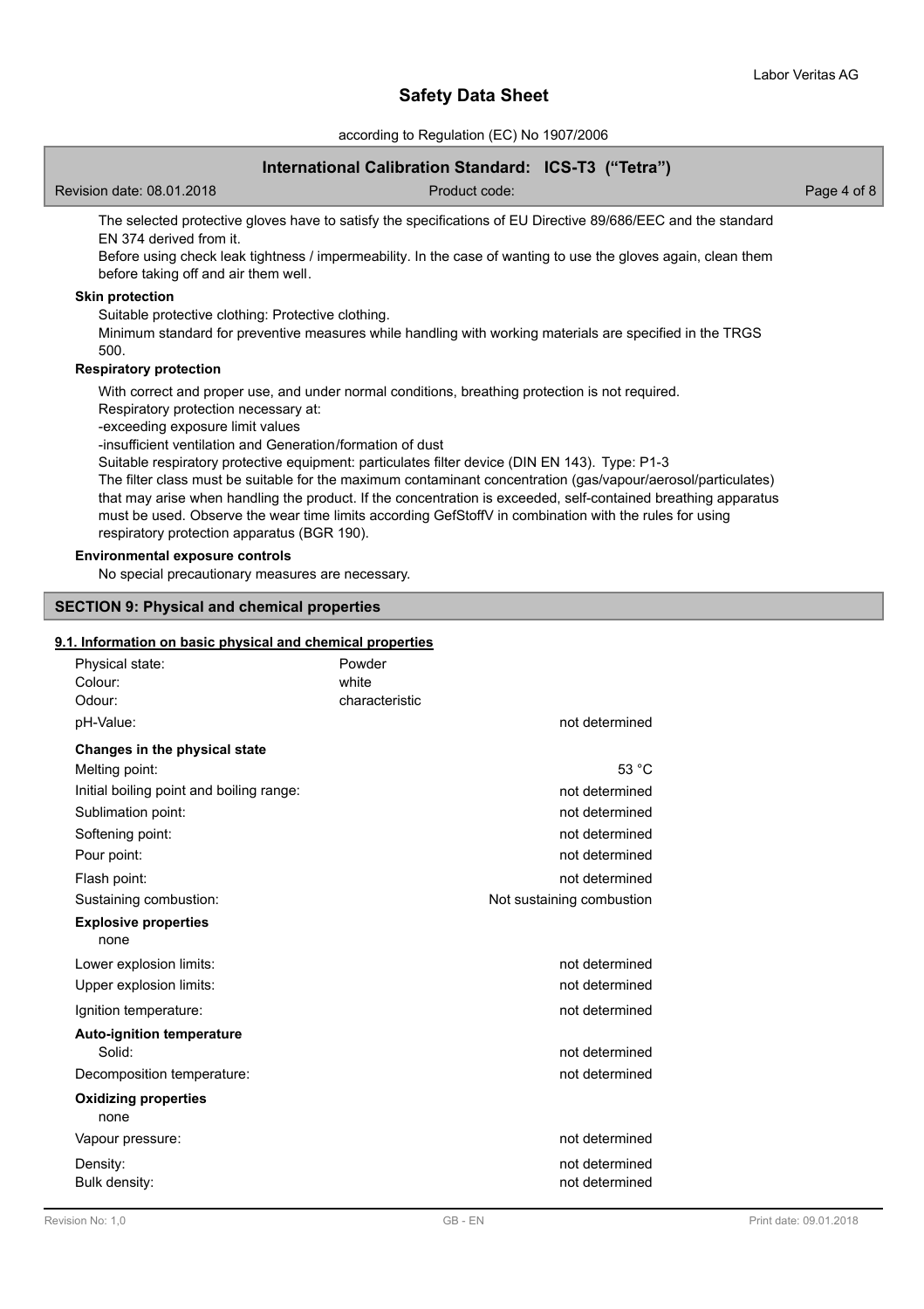according to Regulation (EC) No 1907/2006

# **International Calibration Standard: ICS-T3 ("Tetra")** Revision date: 08.01.2018 Product code: Page 5 of 8 Water solubility:  $\blacksquare$ **Solubility in other solvents** Soluble in: Alcohol. ; Water. pH 8 - 11 Partition coefficient: not determined Viscosity / dynamic: not determined viscosity / dynamic: Viscosity / kinematic: not determined Flow time: not determined Vapour density: not determined Solvent separation test: not determined Solvent content: not determined **9.2. Other information** Solid content: not determined

## **SECTION 10: Stability and reactivity**

# **10.1. Reactivity**

No information available.

# **10.2. Chemical stability**

The product is chemically stable under recommended conditions of storage, use and temperature.

# **10.3. Possibility of hazardous reactions**

No information available.

#### **10.4. Conditions to avoid**

Protect against: UV-radiation/sunlight. heat.

#### **10.5. Incompatible materials**

Materials to avoid: Oxidizing agents, strong. Reducing agents, strong.

#### **10.6. Hazardous decomposition products**

Can be released in case of fire: Carbon monoxide Carbon dioxide (CO2). Nitrogen oxides (NOx).

# **SECTION 11: Toxicological information**

## **11.1. Information on toxicological effects**

# **Toxicocinetics, metabolism and distribution**

#### No data available.

#### **Acute toxicity**

Based on available data, the classification criteria are not met. No data available.

#### **Irritation and corrosivity**

Based on available data, the classification criteria are not met. No data available.

# **Sensitising effects**

Based on available data, the classification criteria are not met. No data available.

# **Carcinogenic/mutagenic/toxic effects for reproduction**

Based on available data, the classification criteria are not met. No data available.

# **STOT-single exposure**

Based on available data, the classification criteria are not met. No data available.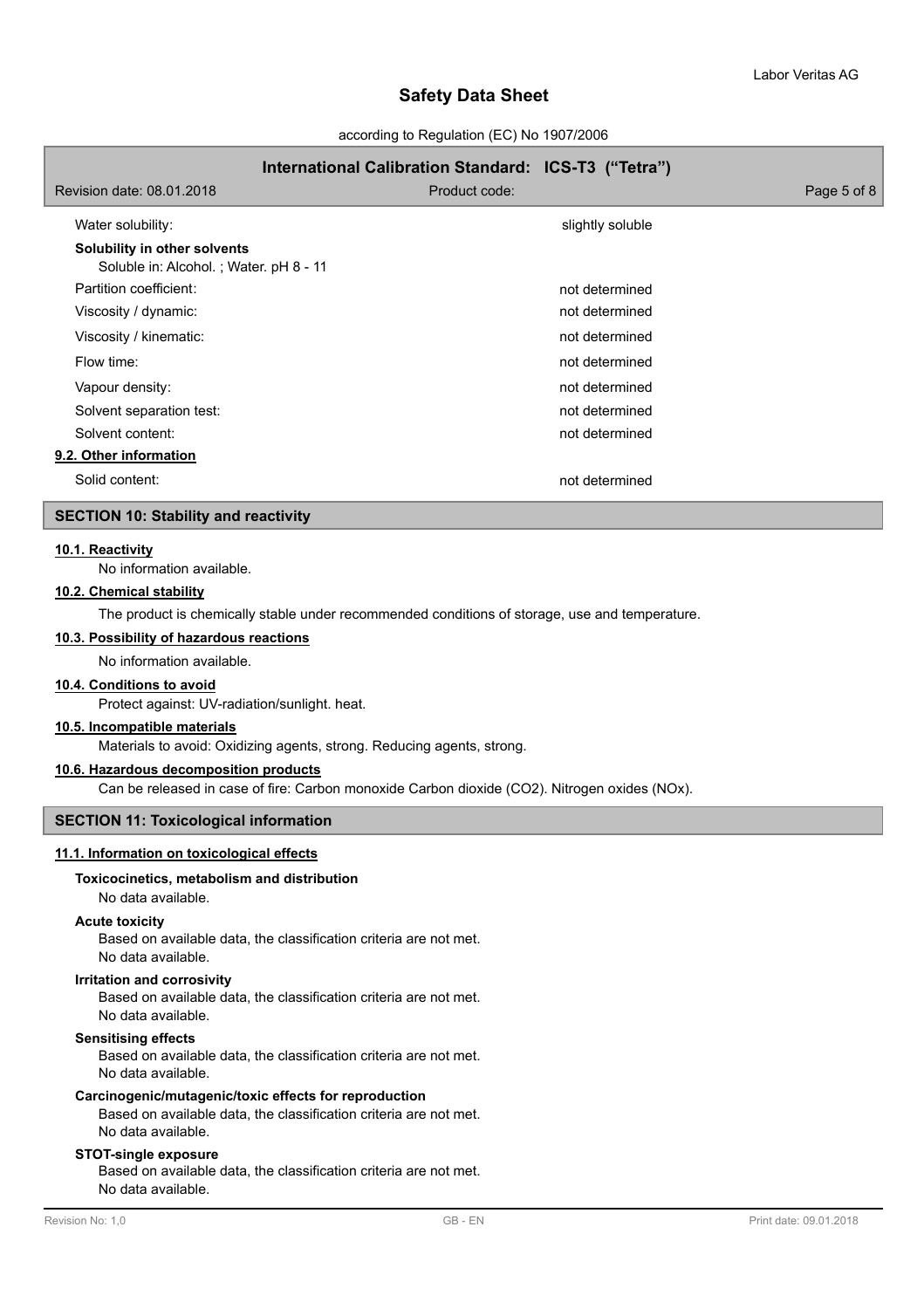according to Regulation (EC) No 1907/2006

# **International Calibration Standard: ICS-T3 ("Tetra")**

Revision date: 08.01.2018 and 2010 Contract Code: Product code: Page 6 of 8 Based on available data, the classification criteria are not met. No data available. **STOT-repeated exposure Aspiration hazard** Based on available data, the classification criteria are not met. No data available. No data available. **Specific effects in experiment on an animal SECTION 12: Ecological information 12.1. Toxicity** No data available. **12.2. Persistence and degradability** No data available. **12.3. Bioaccumulative potential** No indication of bioaccumulation potential. No data available. **12.4. Mobility in soil 12.5. Results of PBT and vPvB assessment** This substance does not meet the PBT/vPvB criteria of REACH, Annex XIII. No data available. **12.6. Other adverse effects Further information**

Do not allow to enter into surface water or drains.

# **SECTION 13: Disposal considerations**

#### **13.1. Waste treatment methods**

#### **Advice on disposal**

Observe in addition any national regulations! Consult the local waste disposal expert about waste disposal. Non-contaminated packages may be recycled.

According to EAKV, allocation of waste identity numbers/waste descriptions must be carried out in a specific way for every industry and process.

Control report for waste code/ waste marking according to EAKV:

# **Waste disposal number of waste from residues/unused products**

160306 WASTES NOT OTHERWISE SPECIFIED IN THE LIST; off-specification batches and unused products; organic wastes other than those mentioned in 16 03 05

#### **Waste disposal number of used product**

WASTES NOT OTHERWISE SPECIFIED IN THE LIST; off-specification batches and unused products; organic wastes other than those mentioned in 16 03 05 160306

#### **Waste disposal number of contaminated packaging**

WASTE PACKAGING; ABSORBENTS, WIPING CLOTHS, FILTER MATERIALS AND PROTECTIVE CLOTHING NOT OTHERWISE SPECIFIED; packaging (including separately collected municipal packaging waste); mixed packaging 150106

# **Contaminated packaging**

Handle contaminated packages in the same way as the substance itself.

# **SECTION 14: Transport information**

# **Land transport (ADR/RID)**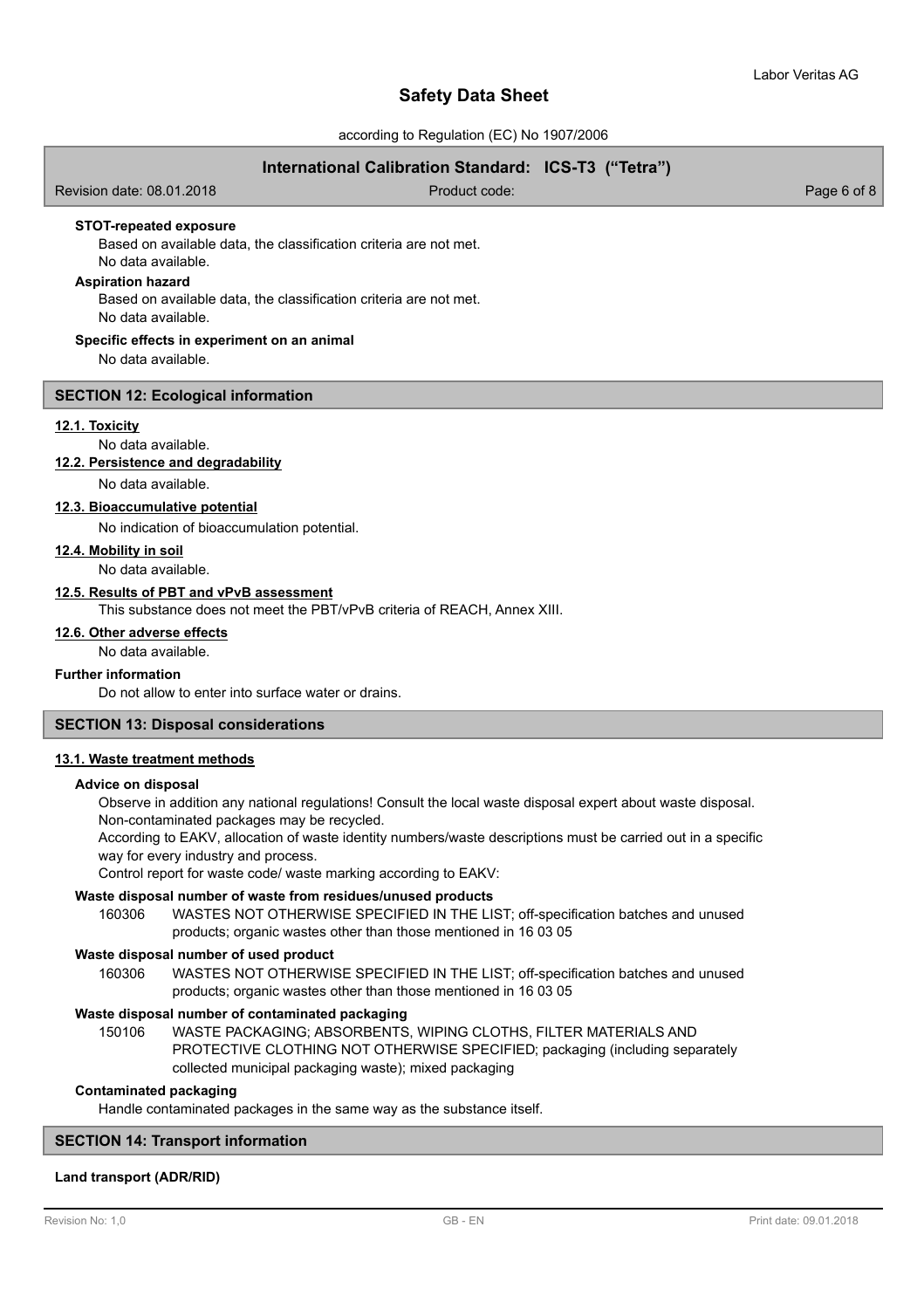according to Regulation (EC) No 1907/2006

# **International Calibration Standard: ICS-T3 ("Tetra")**

| Revision date: 08.01.2018                                                                                                                    | Hauvilai Jaholauvii Jiaha<br>ara. 100 to (100a)<br>Product code:                                     | Page 7 of 8 |  |  |  |
|----------------------------------------------------------------------------------------------------------------------------------------------|------------------------------------------------------------------------------------------------------|-------------|--|--|--|
|                                                                                                                                              | No dangerous good in sense of this transport regulation.                                             |             |  |  |  |
| 14.1. UN number:<br>14.2. UN proper shipping name:                                                                                           | No dangerous good in sense of this transport regulation.                                             |             |  |  |  |
| 14.3. Transport hazard class(es):                                                                                                            | No dangerous good in sense of this transport regulation.                                             |             |  |  |  |
| 14.4. Packing group:                                                                                                                         | No dangerous good in sense of this transport regulation.                                             |             |  |  |  |
| Inland waterways transport (ADN)                                                                                                             |                                                                                                      |             |  |  |  |
| 14.1. UN number:                                                                                                                             | No dangerous good in sense of this transport regulation.                                             |             |  |  |  |
| 14.2. UN proper shipping name:                                                                                                               | No dangerous good in sense of this transport regulation.                                             |             |  |  |  |
| 14.3. Transport hazard class(es):                                                                                                            | No dangerous good in sense of this transport regulation.                                             |             |  |  |  |
| 14.4. Packing group:                                                                                                                         | No dangerous good in sense of this transport regulation.                                             |             |  |  |  |
| <b>Marine transport (IMDG)</b>                                                                                                               |                                                                                                      |             |  |  |  |
| 14.1. UN number:                                                                                                                             | No dangerous good in sense of this transport regulation.                                             |             |  |  |  |
| 14.2. UN proper shipping name:                                                                                                               | No dangerous good in sense of this transport regulation.                                             |             |  |  |  |
| 14.3. Transport hazard class(es):                                                                                                            | No dangerous good in sense of this transport regulation.                                             |             |  |  |  |
| 14.4. Packing group:                                                                                                                         | No dangerous good in sense of this transport regulation.                                             |             |  |  |  |
| Air transport (ICAO-TI/IATA-DGR)                                                                                                             |                                                                                                      |             |  |  |  |
| 14.1. UN number:                                                                                                                             | No dangerous good in sense of this transport regulation.                                             |             |  |  |  |
| 14.2. UN proper shipping name:                                                                                                               | No dangerous good in sense of this transport regulation.                                             |             |  |  |  |
| 14.3. Transport hazard class(es):                                                                                                            | No dangerous good in sense of this transport regulation.                                             |             |  |  |  |
| 14.4. Packing group:                                                                                                                         | No dangerous good in sense of this transport regulation.                                             |             |  |  |  |
| 14.5. Environmental hazards                                                                                                                  |                                                                                                      |             |  |  |  |
| <b>ENVIRONMENTALLY HAZARDOUS:</b>                                                                                                            |                                                                                                      |             |  |  |  |
|                                                                                                                                              | no                                                                                                   |             |  |  |  |
| 14.6. Special precautions for user<br>refer to chapter 6-8                                                                                   |                                                                                                      |             |  |  |  |
| 14.7. Transport in bulk according to Annex II of Marpol and the IBC Code<br>not relevant                                                     |                                                                                                      |             |  |  |  |
| <b>SECTION 15: Regulatory information</b>                                                                                                    |                                                                                                      |             |  |  |  |
|                                                                                                                                              | 15.1. Safety, health and environmental regulations/legislation specific for the substance or mixture |             |  |  |  |
| EU regulatory information                                                                                                                    |                                                                                                      |             |  |  |  |
| 2010/75/EU (VOC):                                                                                                                            | No information available.                                                                            |             |  |  |  |
| 2004/42/EC (VOC):                                                                                                                            | No information available.                                                                            |             |  |  |  |
| Information according to 2012/18/EU<br>(SEVESO III):                                                                                         | Not subject to 2012/18/EU (SEVESO III)                                                               |             |  |  |  |
| <b>Additional information</b>                                                                                                                |                                                                                                      |             |  |  |  |
| The substance is classified as not hazardous according to regulation (EC) No 1272/2008 [CLP].<br>REACH 1907/2006 Appendix XVII: not relevant |                                                                                                      |             |  |  |  |
| National regulatory information                                                                                                              |                                                                                                      |             |  |  |  |
| Water contaminating class (D):                                                                                                               | 3 - highly water contaminating                                                                       |             |  |  |  |
| <b>SECTION 16: Other information</b>                                                                                                         |                                                                                                      |             |  |  |  |
| <b>Changes</b><br>Rev. 1.0; Initial release 08.01.2018                                                                                       |                                                                                                      |             |  |  |  |

# **Abbreviations and acronyms**

ADR: Accord européen sur le transport des marchandises dangereuses par Route CAS Chemical Abstracts Service